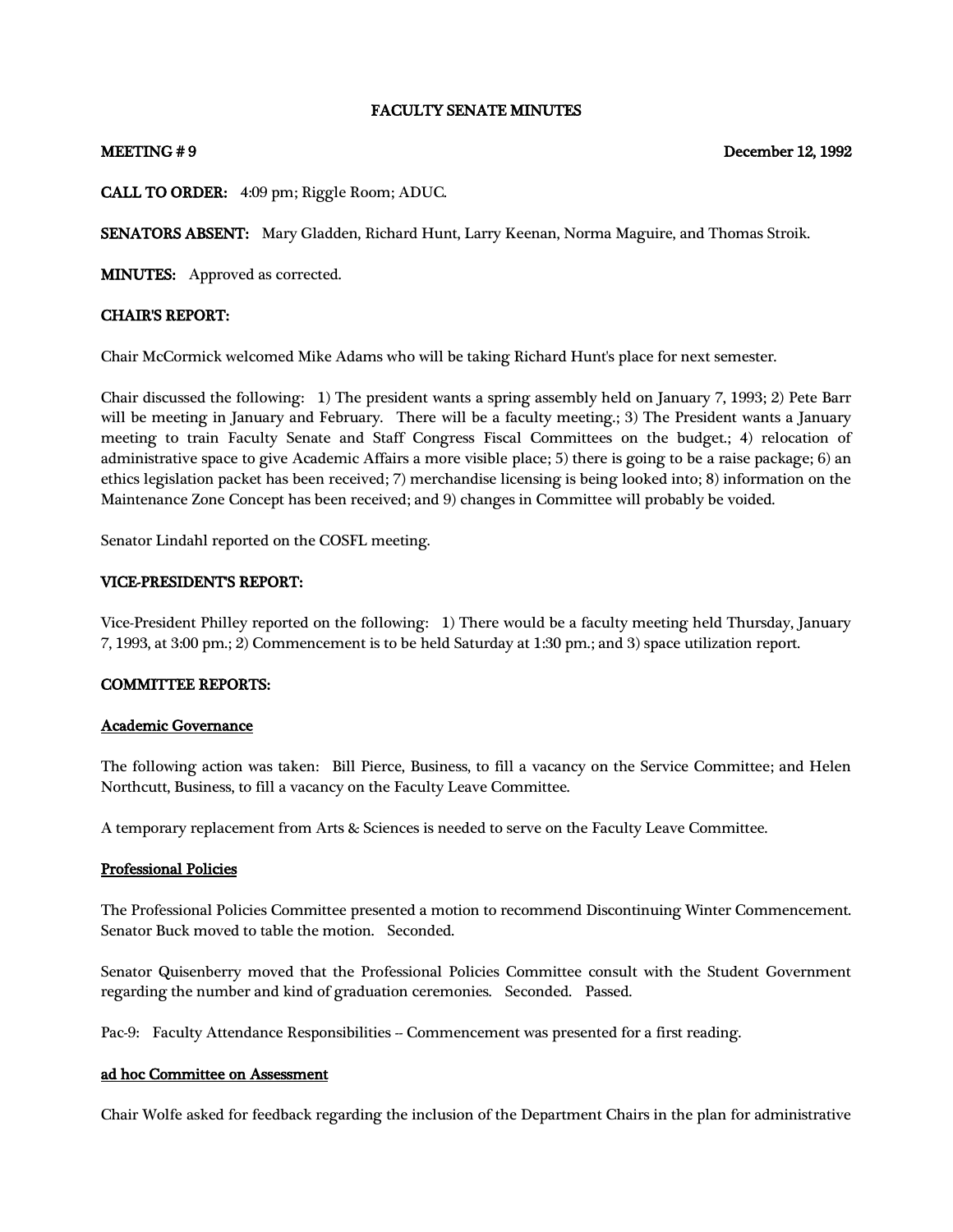evaluation. The Senate was supportive of this.

#### NEW BUSINESS:

Senator Lindell moved that the university will make no reduction in the number of graduation ceremonies prior to December, 1993. Seconded. Passed.

Senator Rogers commented on both the University Smoking Policy and the Governors No Smoking Policy as well as provided smoking areas.

## ADJOURNMENT: 5:25 pm

# FACULTY SENATE AGENDA January 14, 1993 4:10 PM - RIGGLE ROOM

 I.Call to order II.Consideration of minutes of December 17, 1992 III.Chair's Report IV.Vice-President's Report V.Faculty Regent's Report VI.Committee Reports A.Academic Governance - Off-Campus Classes Report B.Educational Standards C.Fiscal Affairs D.Professional Policies E.Election F.ad hoc on Communications G.ad hoc on Constitution VII.New Business VIII.Announcements IX.Adjournment

> FACULTY SENATE AGENDA January 14, 1993 4:10 PM - RIGGLE ROOM